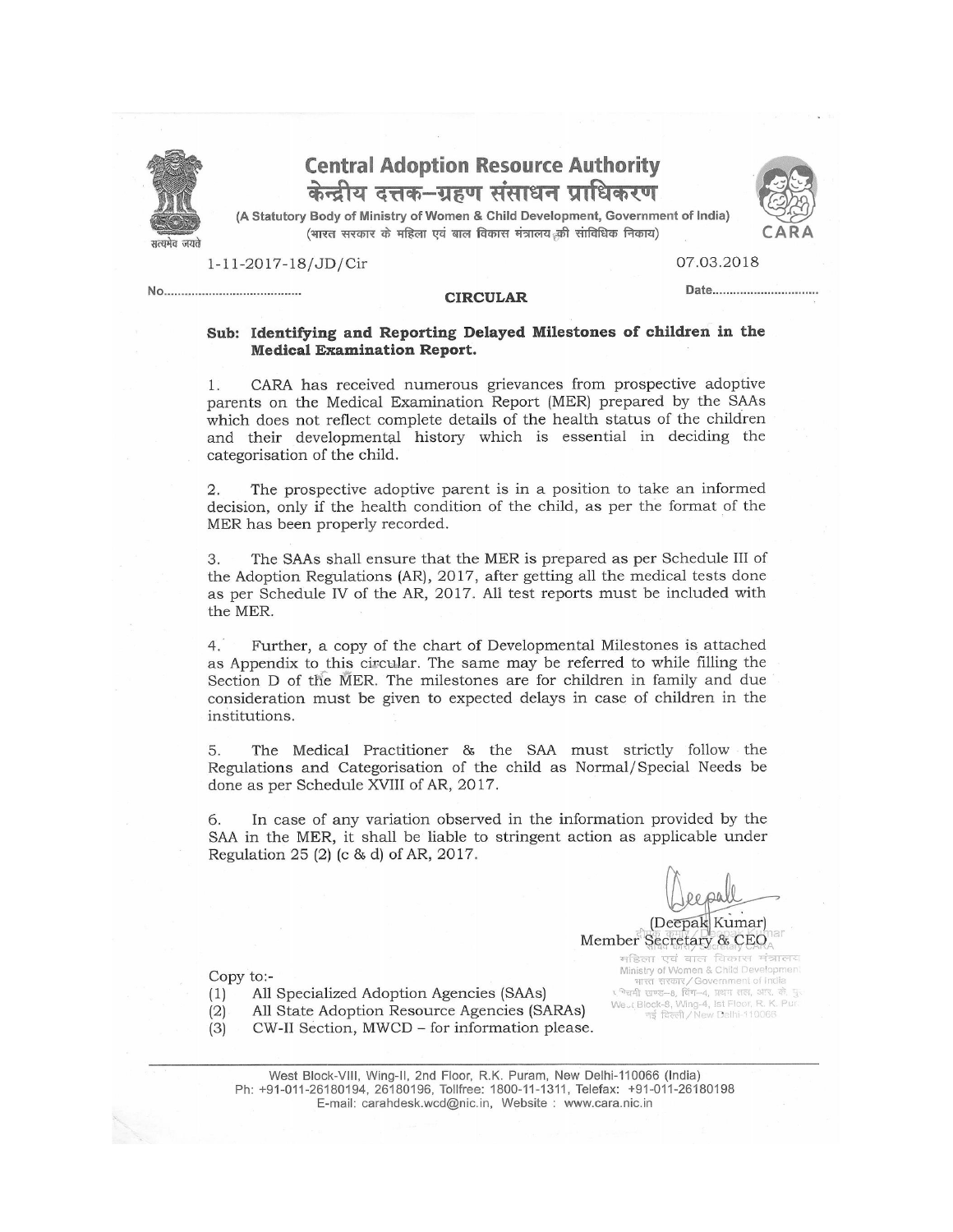| Age         | Language Milestone                                                                 | Age       | Red Flags for Gross Motor           |                                                                                 |
|-------------|------------------------------------------------------------------------------------|-----------|-------------------------------------|---------------------------------------------------------------------------------|
| 4 Weeks     | Quietens when bell is rung                                                         | 9 Months  | No sitting without support          | DEVELOPMENTAL                                                                   |
| 8 Weeks     | Smiles and vocalizes when talked to                                                | 12 Months | No Standing with Assistance         | NILESTONES                                                                      |
| 12 Weeks    | Squeals with pleasure, aah-naah                                                    | 17 Months | Unable to stand alone               |                                                                                 |
| 16 Weeks    | Aah-goo                                                                            | 18 Months | Unable to walk alone                | Child Neurology Division                                                        |
| 20 Weeks    | Razzing (blowing between partly closed lips)                                       | 2 Years   | Unable to walk upstairs with help   |                                                                                 |
| 24 Weeks    | Monosyllabic babble (ba-ba, da-da)                                                 | 4 Years   | Unable to jump                      | Department of Pediatrics, AIIMS                                                 |
| 32 Weeks    | Bisyllable (ba-ba, da-da)                                                          |           |                                     | New Delhi                                                                       |
| 1 Year      | 2-3 Words with meaning                                                             | Age       | Red Flags for Fine Motor            |                                                                                 |
| 15 Months   | Jargoning                                                                          | 5 Months  | Unable to hold rattle               |                                                                                 |
| 18 Months   | 10 words with meaning                                                              | 12 Months | No pincer grasp                     |                                                                                 |
| 2 Years     | 50 words vocabulary                                                                | 20 Months | Unable to remove socks/ gloves      |                                                                                 |
| 3 Years     | 250 words vocabulary, questioning, uses<br>pronouns, nursery rhymes                | 24 Months | Unable to scribble                  |                                                                                 |
| 4 Years     | Speaks in sentences of 5-6 words; tells long                                       | 3 Years   | Cannot work simple toys             |                                                                                 |
|             | stories                                                                            | 5 Years   | Does not draw picture               |                                                                                 |
| 5 Years     | Uses future tense; Says name and address<br>Speaks sentences of more than 5 words; |           |                                     |                                                                                 |
|             |                                                                                    | Age       | Red Flags for Hearing               |                                                                                 |
|             | <b>Hearing Milestones</b>                                                          | 12 Months | No Babbling/ Vocal Imitation        |                                                                                 |
| Age         |                                                                                    | 18 Months | No use of single words              |                                                                                 |
| 26 Weeks IU | Startle reflex                                                                     | 24 Months | Single word vocabulary ≤10 words    |                                                                                 |
| 3 Months    | Turns the head to the side from where sound<br>is coming                           | 30 Months | <100 words, No 2-word combination   |                                                                                 |
| 3-4 Months  | Turns the head as well as eyes to the                                              | 36 Months | <200 words, No telegraphic sentence |                                                                                 |
|             | direction of sound                                                                 | 42 Months | <600 words, No simple sentences     |                                                                                 |
| 5-6 Months  | Turns head sidewards and below                                                     |           |                                     | 医皮肤性 医血管性 医血管性 医血管性血管 医血管性贫血                                                    |
| 6 Months    | Turns head sidewards and then upward; starts                                       | Age       | Red Flags for Socioadaptive         | For more details: http://pedneuroaiims.org                                      |
|             | imitating sounds                                                                   | 2 Months  | No social smile                     |                                                                                 |
| 6-8 Months  | Starts responding to name                                                          | 12 Months | No pointing                         | Child Neurology Division.<br>Professor Sheffali Gulati,                         |
| 8-10 Months | Turns head diagonally and directly towards<br>the sound source                     | 3 Years   | No pretend play                     | Department of Pediatrics, AIIMS, New Delhi<br>011-26594679, sheffalig@yahoo.com |
|             |                                                                                    | 4 Years   | Does not respond to peers           | pedneuroaiims@yahoo.com                                                         |
| 1 Year      | Ability to localize sound as good as adult                                         | 5 Years   | Unusually withdrawn and not active  |                                                                                 |
|             |                                                                                    |           |                                     |                                                                                 |